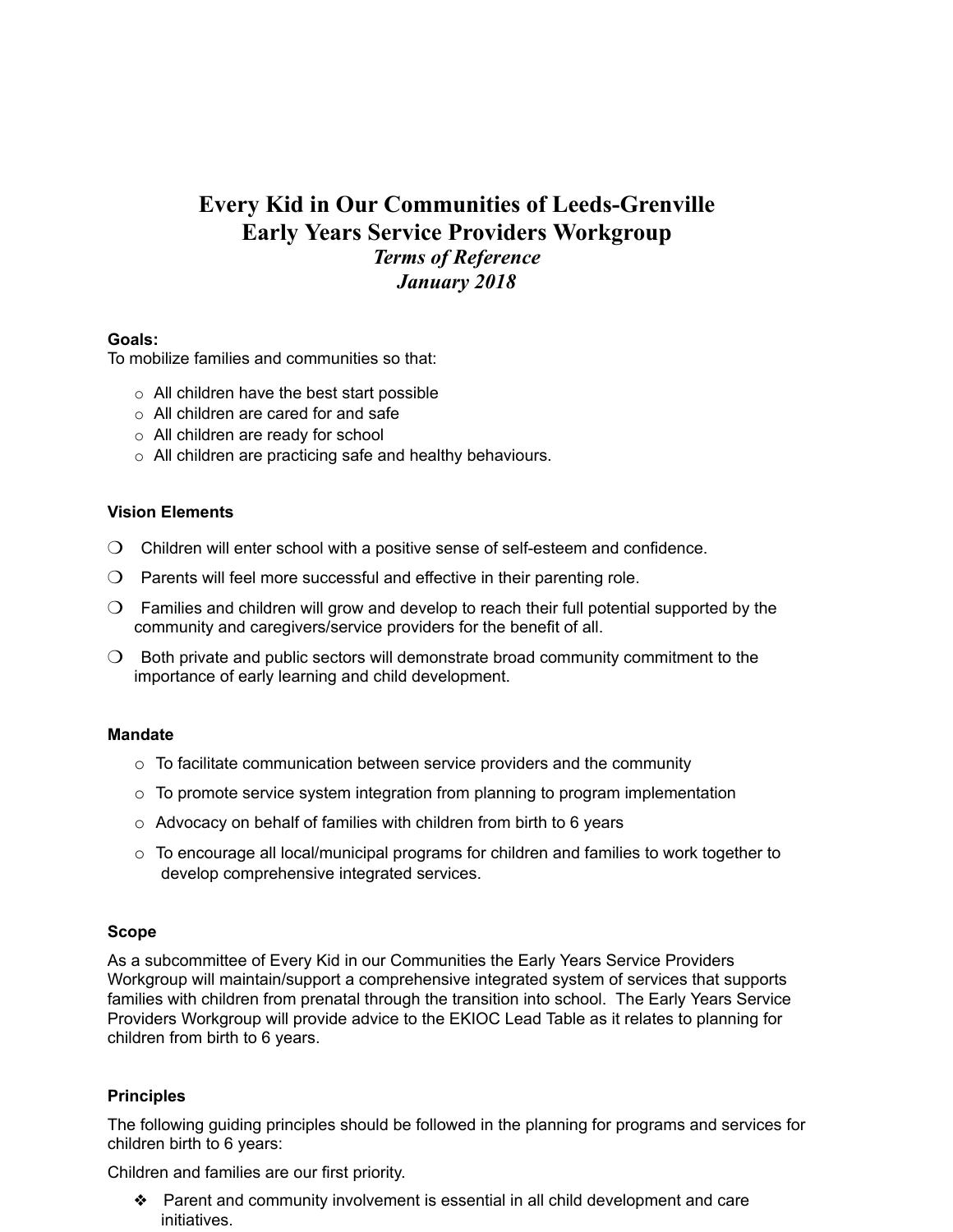- ❖ Parent and community involvement is essential in all child development and care initiatives.
- ❖ We support environments that promote healthy child development and care.
- ❖ We promote and foster collaboration, co-operation and integration of children's services by building on community capacity.
- ❖ Working together, we support the wellbeing of all children.
- $\cdot \cdot$  It is essential to demonstrate that we value all children.
- ❖ We embrace and value Leeds and Grenville's francophone, indigenous, new immigrants and other diverse communities.
- ❖ All child development and care endeavours must be accessible, inclusive, adaptable and flexible and based on research and best practices.
- ❖ We support a concept of care based upon an early learning continuum that begins with prenatal health.
- ❖ We support programs and services that ensure simplified access for families and children.

## **Accountability**

The Early Years Service Providers Workgroup is recognized as a subcommittee of the Every Kid in our Communities Lead Table and reports to and receives advice from that body, including necessary plan reviews. In addition specific programs will require accountability to respective ministries and funders.

The Joint Services Committee of the United Counties has partially funded the position of the coordinator of EKIOC until December 2018. The Early Years Service Providers Workgroup will send an annual report to Joint Service Committee by the end of December 2018.

Members of the Early Years Service Providers Workgroup are accountable to each other as well as the broader public that is served through the related programs for families with children from prenatal to 6 years. Many of the members of the Early Years Service Providers Workgroup are there as representatives of their organizations and are therefore accountable for ensuring that their decisions are in keeping with policies and priorities of their organizations. Furthermore, the members of the Network must all be accountable for considering the impact of the recommendations on existing children's programs and services as well as on any plans that may be in place for future services.

## **MEMBERSHIP**

The Early Years Service Providers workgroup will reflect the unique composition of each community (e.g., francophone, rural) and a broad range of community perspectives as suggested in the list below. In recognition of the numerous representatives involved in early years planning, only one representative per organization/ group is required per meeting. It is critical that participants are able to make decisions on behalf of the organization and/or sector they represent. Organizations that are unable to participate on the Early Years Service Providers at this time will be provided with ongoing minutes.

Representation may include, but not be limited to:

- ✓ CMSMs/DSSABs
- ✓ English-language and French-language District School Boards
- ✓ Public Health Units, HBHC
- ✓ Primary Health
- ✓ Early ON Child and Family Centres
- ✓ Early Learning Programs/Child Care Programs
- ✓ Libraries
- ✓ KidsInclusive Centre for Child & Youth Development, Kingston Health Sciences Centre
- ✓ Multicultural services
- ✓ Family Counseling Centres
- ✓ Children's Mental Health services
- ✓ Child Protection Services
- ✓ Preschool Speech and Language Services
- ✓ Infant Hearing Program
- ✓ Inclusive Child Care Program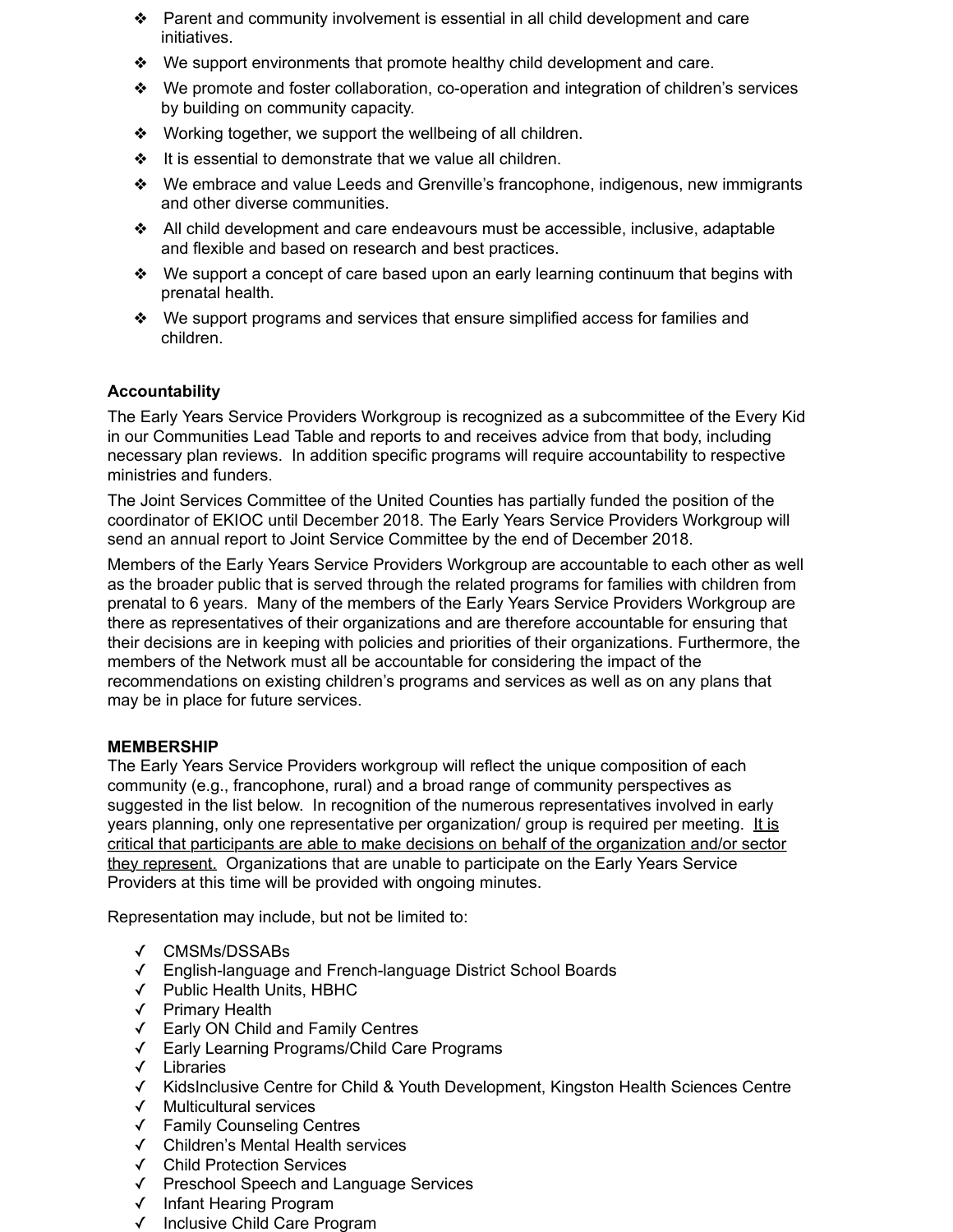- ✓ Preschool Speech and Language Services
- ✓ Infant Hearing Program
- ✓ Inclusive Child Care Program
- ✓ Autism Programs and Services
- ✓ Francophone Community
- ✓ Parents
- ✓ Aboriginal Community
- ✓ Infant and Child Development Program

# **STRUCTURE OF THE EARLY YEARS SERVICE PROVIDERS WORKGROUP Role of the Co-Chairs:**

The Co-Chairs of Early Years Service Providers Workgroup:

- Facilitate meetings;
- Are the designated spokespersons for the Early Years Service Providers Workgroup;
- Facilitate effective and open decision-making;
- Facilitate collaboration;
- Bring forward matters relevant to programs and services for children birth to 6 years;

Report monthly to the EKIOC Lead Table.

## **Term of Office of the Co -Chairs:**

The Early Years Service Providers Workgroup will select the positions of Chairpersons. The term of office for the co-chairs will be one year, renewable, commencing January 1<sup>st</sup> of each year.

## **MEETINGS**

Meetings will be convened a minimum of 6 times per year or at the call of the Chairs. In addition, on occasion, e-mail and conference calls may be conducted to facilitate the sharing of information and the need for direction. Decisions would be then confirmed at the next scheduled meeting.

Working groups and/or ad-hoc groups may be organized depending on tasks to be completed and may include membership beyond those participating at the Early Years Service Providers Workgroup. Working group composition and scope of task will be determined by Network and its Chairs.

Agendas, meeting notes and written reports will be circulated via e-mail prior to meetings.

## **DECISION MAKING**

A Consensus building approach will be used whenever possible; however, we may have to move to a vote in certain situations in order to move the process forward or for clarity.

Quorum: Fifty percent plus one of the voting membership in attendance at a meeting constitutes a quorum. Decisions are decided by a simple majority indicated by a show of hands. When a decision relates to change in terms of reference, mission or vision, there must be twothirds of the voting membership in favour of the change. Proxy voting is not permitted, but Network participants may send an alternate to meetings to vote in their stead.

Agencies/organizations may have more than one member depending on the number/range of programs and services they deliver. In keeping with the philosophy that all individuals at the table are in attendance not only representing their agency/program, but to also plan for the early years for the larger community, each individual at the table will have one vote.